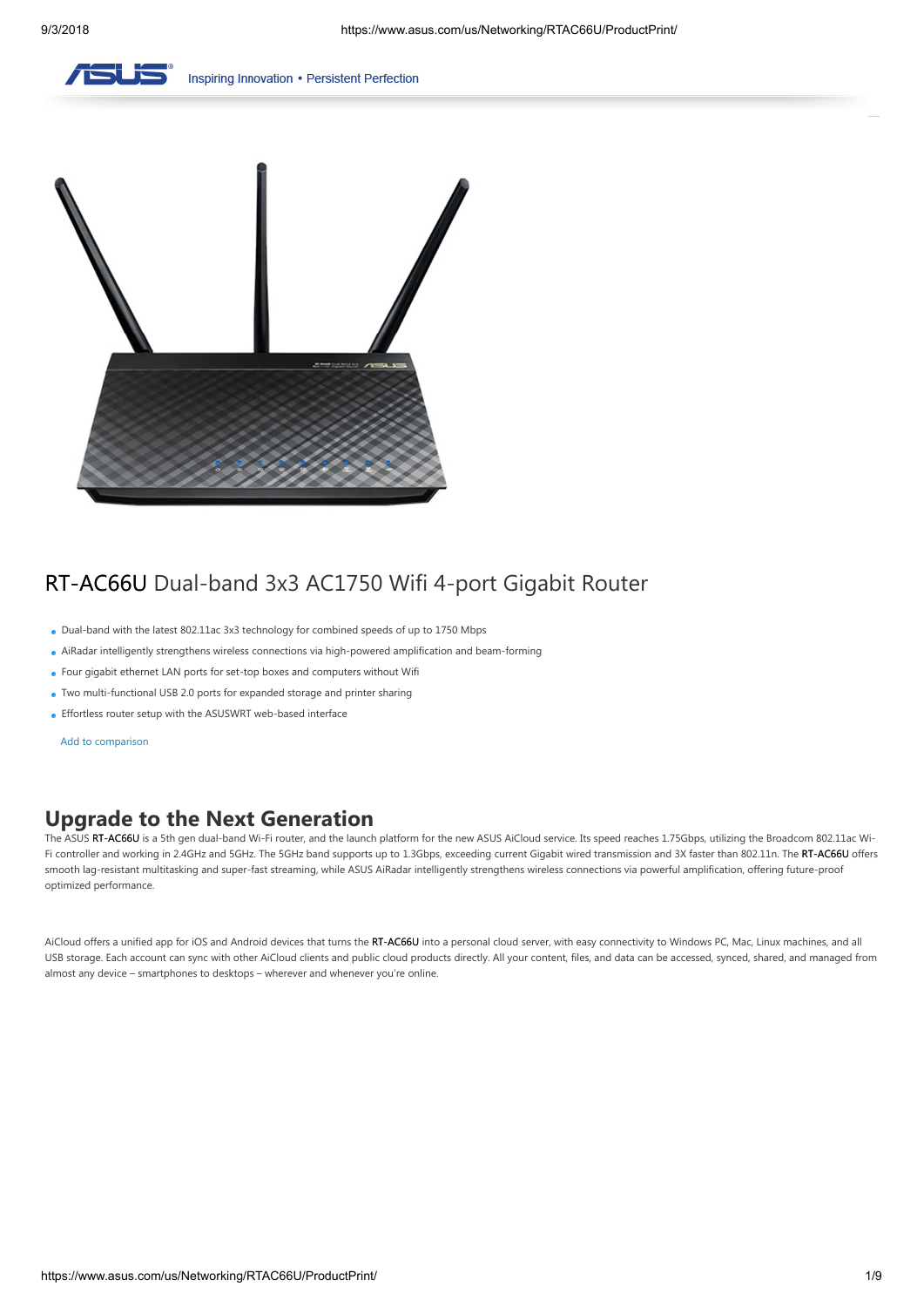

Whether you're a tech-savvy enthusiast or a first-time user, the RT-AC66U is exceptionally easy to use with CD-free Quick Installation Setup (QIS) that lets you plug-n-surf right out of the box and connect PCs, smartphones, tablets, and other wireless devices quickly. Thanks to its refined interface tools, you get control like never before, letting you monitor signal strength, setup parental settings, and other useful functions in a robust yet intuitive way.

## NVIDIA GameStream Ready

Your router is about to have a lot more fun. That's because it can now stream all your favorite PC games to the NVIDIA® SHIELD™ portable to play anywhere in the house using fast, ultra-reliable NVIDIA GameStream™ technology. ASUS routers deliver lag-free, high-performance game streaming from GeForce® GTX™=powered PCs or NVIDIA GRID™ cloud gaming systems. For more information, visit [www.nvidia.com/gamestream.](http://shield.nvidia.com/accessories-hardware)



## Designed for Class-Leading Speed and Range

With new networking technology, the RT-AC66U delivers exceptionally fast wired and wireless connectivity. ASUS builds this flagship router with high-grade components, offering you stable connectivity and convenient expandability. The router uses powerful detachable Wi-Fi antennas to further extend wireless range.

#### 4 Gigabit LAN and 1 Gigabit WAN

High-speed direct connection

#### **Three Adjustable Antennas**

Effortlessly adjustable to deliver the best wireless signa

#### 2.4 GHz & 5 GHz Transmitters

Fastest speeds for HD streaming, online gaming, and future applications

#### **Two Built-in USB Ports**

Remote access for P2P downloading, media streaming, printer sharing and 3G network sharing

#### **Enhanced Cooling**

Advanced heat dissipation with high-density aluminum fins

#### 256MB RAM

Ontimized performance and heavy load stability

## The Wi-Fi Router That's Adored by the Media

ASUS RT-AC66U combines the incredible speed of 802.11ac wireless with a design that's a Red Dot award-winner. But it's not just great design that's brought in the plaudits -- RT-AC66U is adored by the world's top technology publications and journalists. Its breathtaking 5th-generation Wi-Fi performance in the 5GHz band has been tested and verified by SmallNetBuilder, while the US edition of PCWorld declared RT-AC66U to be the leading 802.11ac router. RT-AC66U's superior performance in enabling all-new networking experiences has also been on the receiving end of accolades from Germany's highly-respected C't magazine.



"ASUS RT-AC66U: Best WiFi performance in review - c't 9/2012"

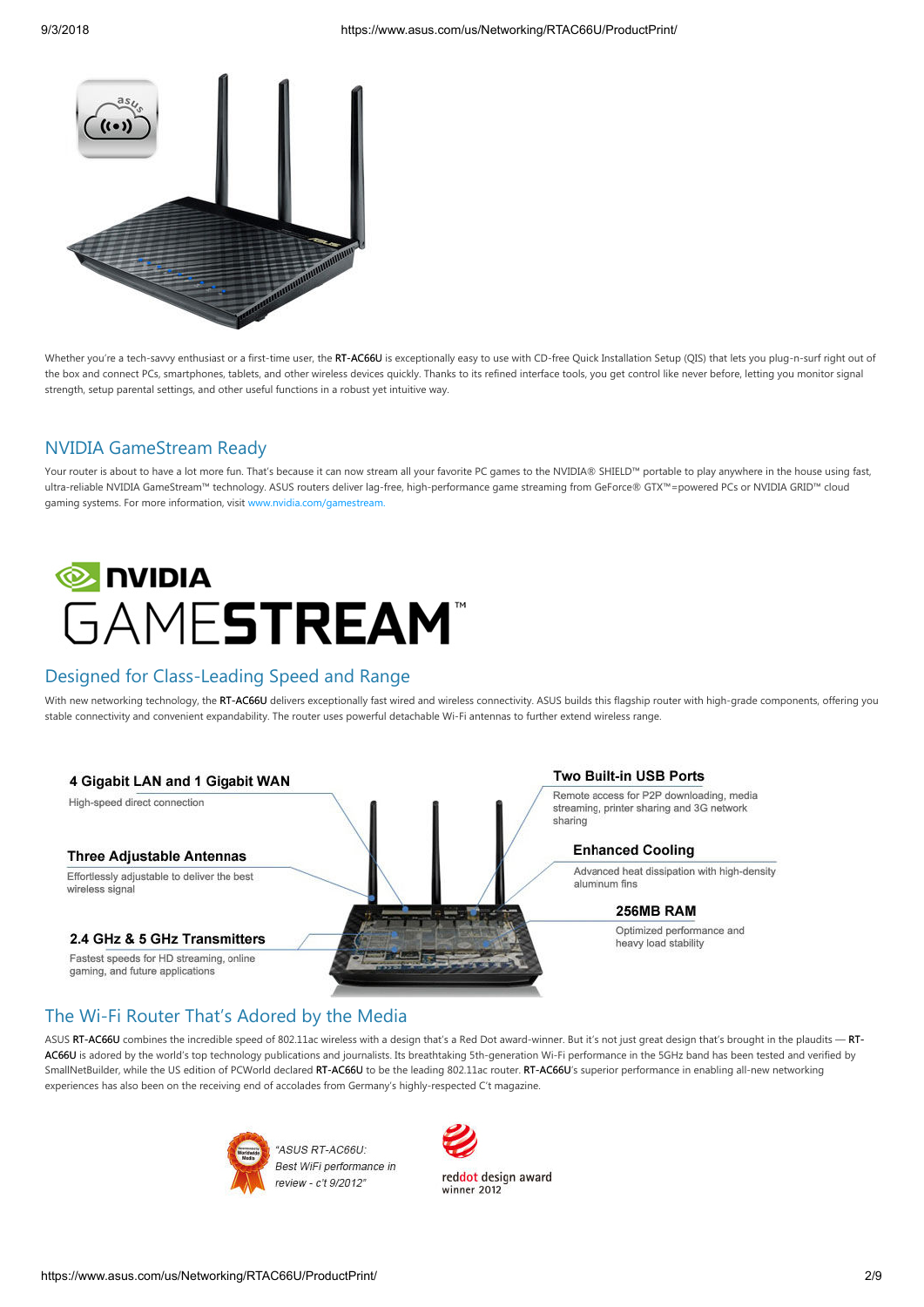

As praised by PCWorld, ASUS RT-AC66U router review: The best 802.11ac router on the market, so far - Sep 19, 2012





- *"For a long-distance test through flooring and walls, Asus's stability here is outstanding."*
- *"Only Asus manages nearly flawless reliability."*
- *"The company simply out-engineered its competition and came up with a best-in-class feature set."*
- *Tom's Hardware, January 2013*

### Super-fast Wi-Fi: 802.11ac



Powered by 5th generation Wi-Fi (5G Wi-Fi), the new 802.11ac Broadcom chipset gives the RT-AC66U superfast Gigabit wireless speeds. Compared with

current 802.11n, the RT-AC66U delivers up to 1.3Gbps at 5GHz, which is 3X faster than 802.11n! The upgraded bandwidth has the higher capacity you need to increase Wi-Fi enjoyment at home. With notebooks, desktops, pads, and smartphones now all Wi-Fi-reliant, it's time to upgrade to the next generation so you can expand you connectivity now and in future.

#### Transfer an entire DVD in under 30 seconds.

| Wi-Fi standard | Speed           | <b>Transmission time</b> | Upto               |
|----------------|-----------------|--------------------------|--------------------|
| 802.11ac       | 1300Mbps 29secs |                          |                    |
| 802.11n (3X3)  | 450Mbps         | 84secs                   |                    |
| 802.11g        | 54Mbps          | 12mins                   | <b>faster than</b> |

\*Based on theoretical maximum speeds in 5GHz transmission, with one DVD equaling 4.7GB

### One Place for All Your Data – ASUS AiCloud

ASUS AiCloud is a smart and easy mobile application that brings your ASUS cloud experience to iOS and Android. Access, stream, sync, and share all your files on the go from both public and private cloud storage services. [Learn More](http://event.asus.com/2012/nw/aicloud/index.htm)



### Optimized and Reliable Wireless Coverage via AiRadar

ASUS AiRadar intelligently strengthens connections to wireless devices. With high-powered amplification and beam packaging, it provides optimized signals in any direction with better coverage to improve your data throughput.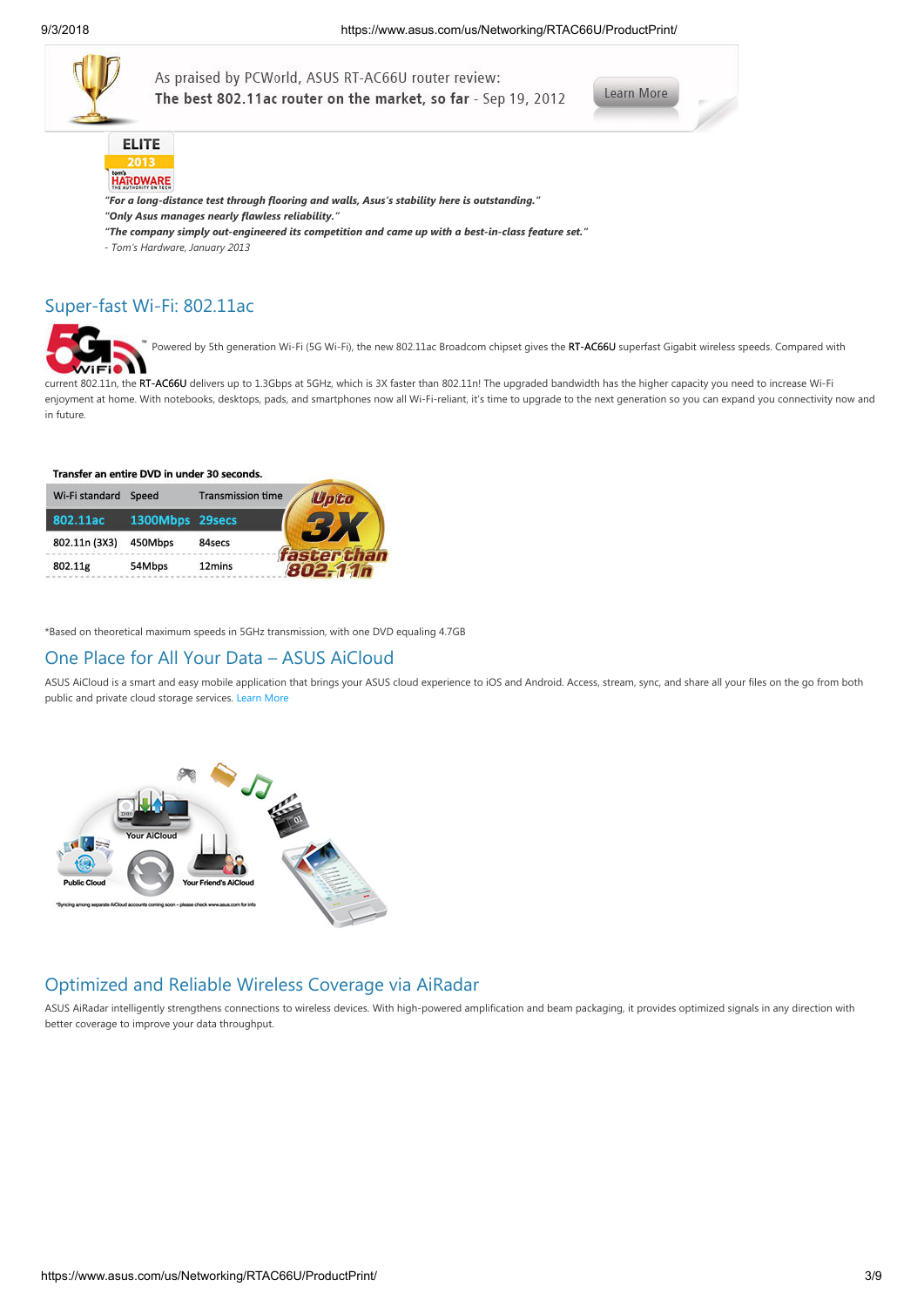

Signal loss

# Dual-Band Connectivity for Lag-Free Entertainment

Delivering 2.4GHz and 5GHz concurrent bands at up to 450Mbps and 1.3Gbps, respectively, the RT-AC66U has a total speed of up to 1.75Gbps, and maintains complete stability. You can perform basic tasks like web browsing and file downloading on the 2.4GHz band, while simultaneously allowing multiple devices to stream in HD or support online gaming and other demanding applications smoothly on the clearer 5GHz band.



# 3-Step Easy Setup Through Your Pad, Smartphone, or PC

With the RT-AC66U, setup is a breeze. Simply power and connect the router and open a browser on a Wi-Fi-enabled device like a notebook or pad. You will then be taken to a setup page with a prompt to enter the ID/password from your internet provider, and that's it! Setting up your network is easier than ever.



Step1: Open web browser Step2: Enter ID/Password

**Done!** 

# Get Online in 30 Seconds

Smart auto-detection design makes it possible for you to go from first plugging in the RT-AC66U to setup completion in 30 seconds! Compared to the lengthy installs and hassles of other routers, this development from ASUS offers a true wonder of ease of use, and puts fast networking speeds within your reach quicker than ever before.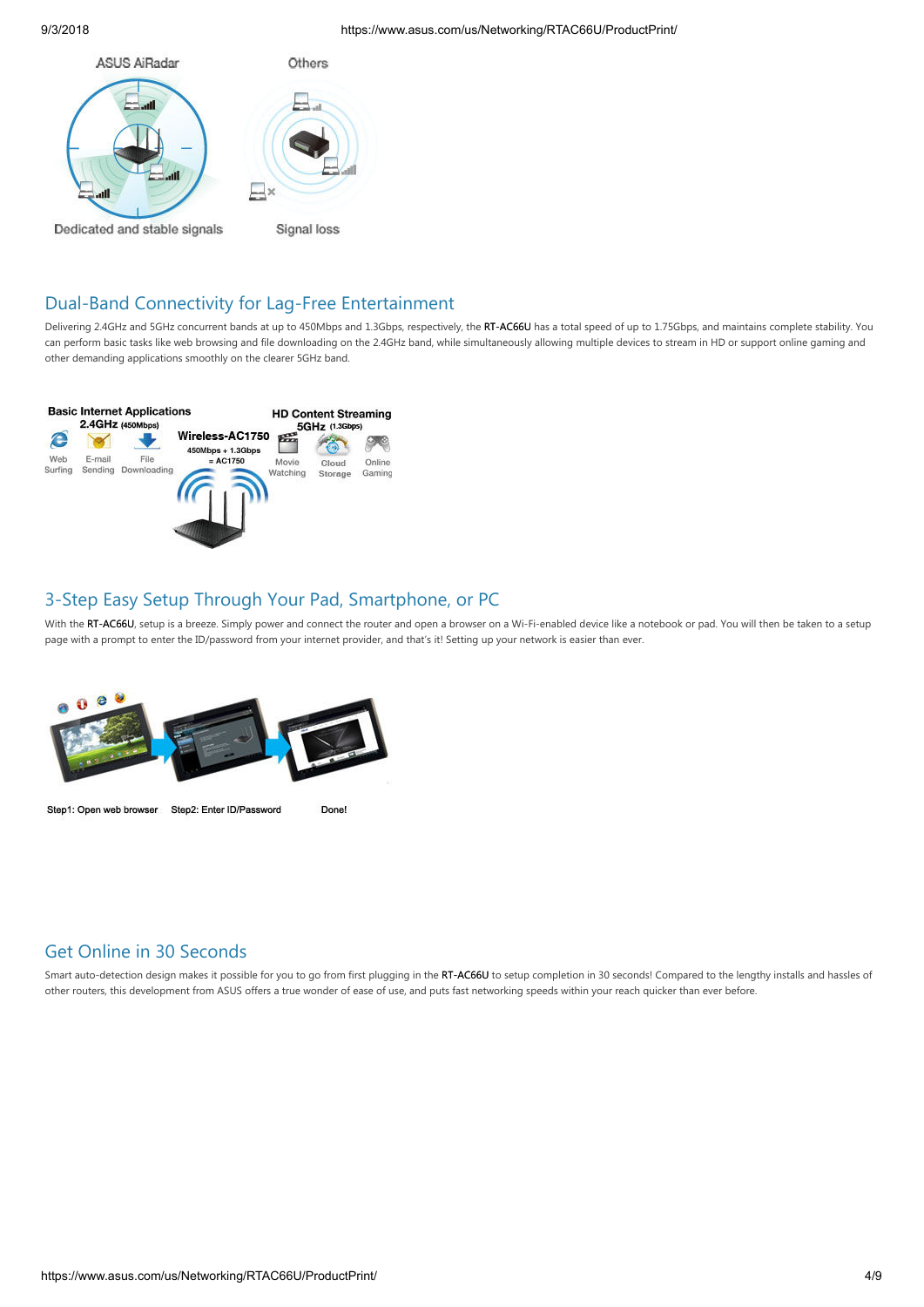

# Powerful Functions and Extra-Easy Management

With the ASUSWRT dashboard UI, you can setup, monitor, and control network applications all in one intuitive area. The whole-new dashboard interface lets you manage all clients and settings via a single graphical interface, and provides 1-click updates.



## Optimize Your Network

Do you game a lot, or spend most of your time streaming videos? Whatever your planned use is, the RT-AC66U has Quality of Service (QoS) standards that let you select how much bandwidth is prioritized for virtually any task. Plus, the traffic monitor allows you to check your web usage in a clear graphical interface.



## Two Multi-Functional Built-In USB ports

Featuring connectivity to FTPs, SAMBA, and UPnP AV servers, the RT-AC66U makes sharing and networking easier with two built-in USB ports. Download HTTP, FTP, and P2P files to a router-connected USB storage device all day even without a PC. Additionally, the twin USB ports allow for networked printer and file server connections, so you can perform.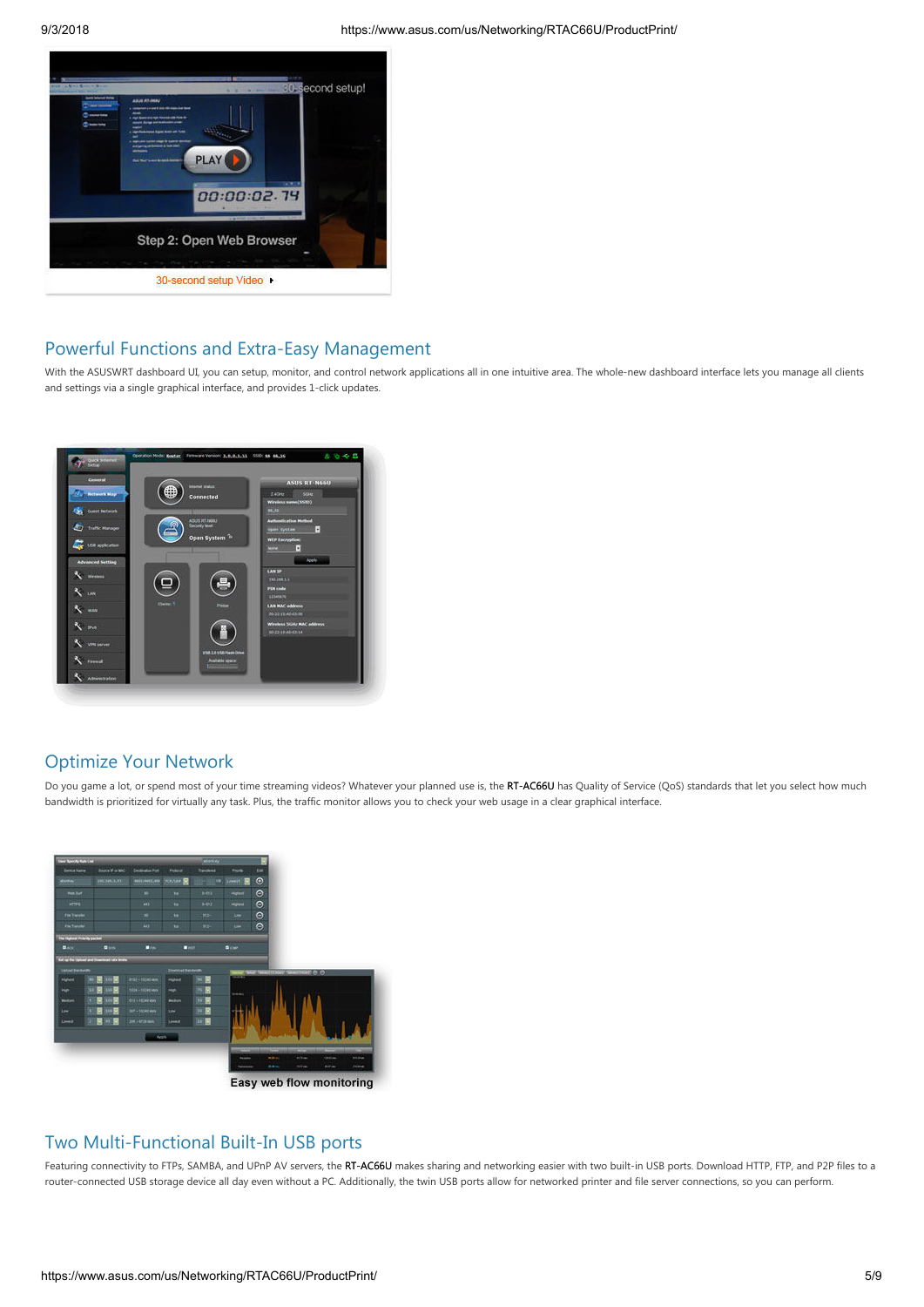

# Powerful Online Multitasking with 300,000 Data Sessions

Support for a massive data pipeline of up to 300,000 data sessions means the RT-AC66U has around 20 times the networking capacity of conventional routers for exceptionally smooth performance.



### Dedicated Wi-Fi for Your Visitors

Share your internet connection with your guests with no need to share your personal password or network resources. ASUS Guest Network supports up to three separate guest networks, each with its own usage limits and password. Guests cannot access your primary network or any other connected devices.





# VPN Server Enabled

Easily set up a VPN server to browse the web and access data with MPPE encryption— wherever you are.



# Flexible Installation with Versatile Design

Being wall-mountable, the RT-AC66U fits nearly in any space in the home or office.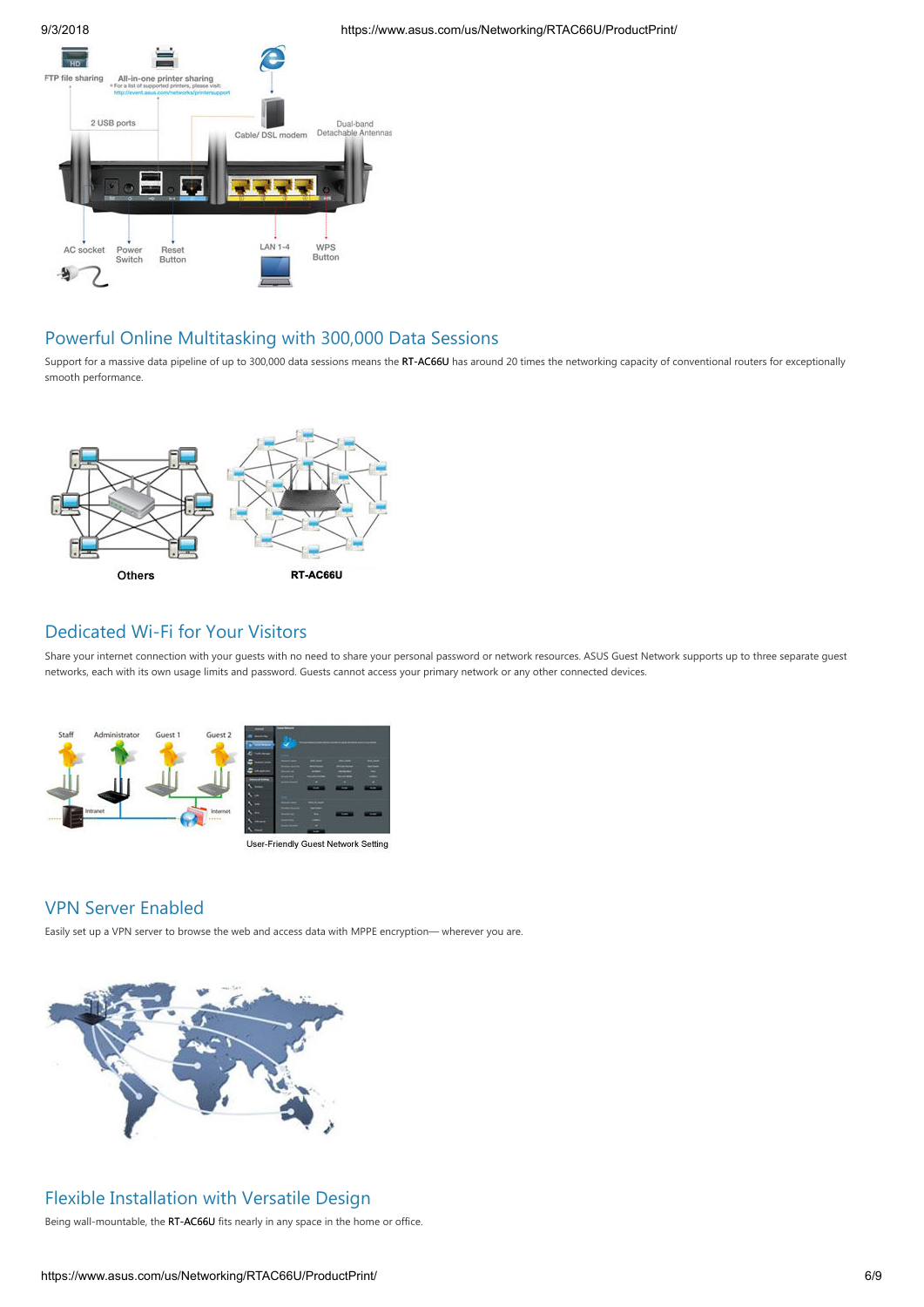

# Keep Up to Date!

[Remember to always keep your device's firmware up to date so you can benefit from the very latest service and security enhancements — and get exciting new features! Learn more](http://www.asus.com/Microsite/2015/networks/routerfirmware_update/global/) about updating new firmware.

\* ASUS received the highest numerical score among wireless routers in the J.D. Power 2015 Wireless Router Satisfaction Report, based on 2,716 responses from 8 companies measuring satisfaction with wireless routers surveyed November-December 2015. Your experiences may vary. Visit jdpower.com

# [Discover more wireless AC solutions](http://www.asus.com/event/2014/network/ASUS_AC_family_chart/solutions.html)

### Network Standard

IEEE 802.11a, IEEE 802.11b, IEEE 802.11g, IEEE 802.11n, IEEE 802.11ac, IEEE 802.3u, IPv4, IPv6

#### Product Segment

AC1750 superior AC performance : 450+1300 Mbps

#### Coverage

Large homes

#### Data Rate

802.11n : up to 450 Mbps 802.11ac : up to 1300 Mbps

#### Antenna

Detachable antenna x 3

#### Transmit/Receive

MIMO technology 2.4 GHz 3 x 3 5 GHz 3 x 3

### Memory

128 MB Flash 256 MB RAM

### Operating Frequency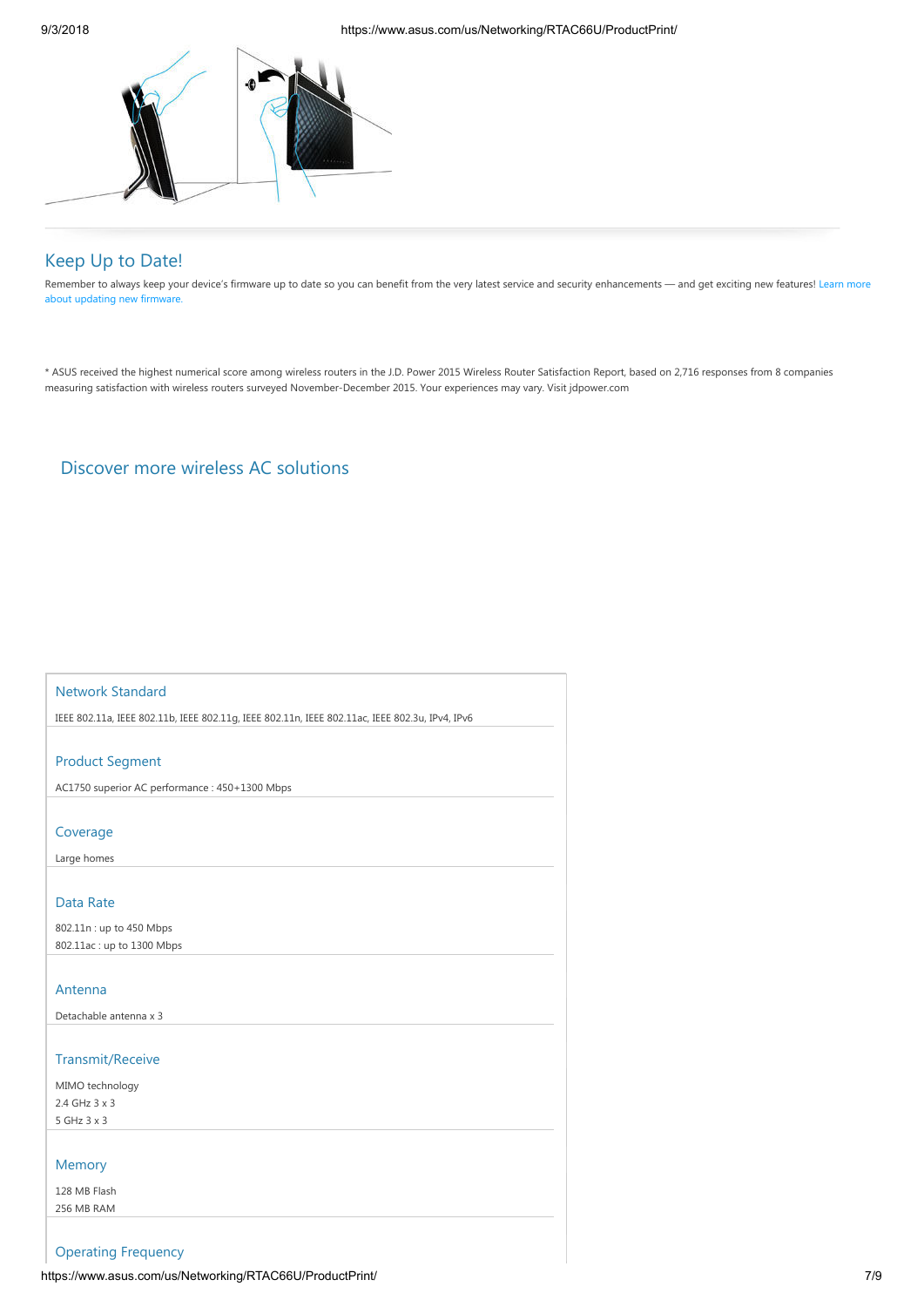2.4 GHz / 5 GHz

#### Encryption

64-bit WEP, 128-bit WEP, WPA2-PSK, WPA-PSK, WPA-Enterprise , WPA2-Enterprise

#### Firewall & Access Control

Firewall: SPI intrusion detection,DoS protection Access control: Parental control, Network service filter, URL filter, Port filter

#### Management

UPnP, IGMP v1/v2/v3, DNS Proxy, DHCP, NTP Client, DDNS, Port Trigger, Virtual Server, DMZ, Universal Repeater, System Event Log

#### WAN Connection Type

Internet connection type : Automatic IP, Static IP, PPPoE(MPPE supported), PPTP, L2TP Dual Link support Multicast Proxy support Multicast Rate Setting support

#### Ports

RJ45 for 10/100/1000 BaseT for WAN x 1, RJ45 for 10/100/1000 BaseT for LAN x 4, Support Ethernet and 802.3 with max. bit rate 10/100/1000 Mbps and auto cross-over function(MDI-X) USB 2.0 x 2

#### Button

WPS Button, Reset Button, Power Button

#### Features

#### **Airtime Fairness**

### **SmartQoS**

- WMM
- User definable rules for IP/MAC/Port
- Upload and download bandwidth management
- ACK/SYN/FIN/RST/ICMP with highest priority

### **Parental Control**

**Guest Network :** 2.4 GHz x 3, 5 GHz x 3

**VPN server :** IPSec Pass-Through, PPTP Pass-Through, L2TP Pass-Through, PPTP Server, OpenVPN Server

# **VPN client :** PPTP client, L2TP client, OpenVPN client

### **Enhanced media server (AiPlayer app compatible)**

- Image : Jpeg
- Audio : mp3, wma, wav, pcm, mp4, lpcm, ogg
- Video : asf, avi, divx, mpeg, mpg, ts, vob, wmv, mkv, mov
- **AiCloud** personal cloud service

**3G/4G** data sharing

#### **Printer Server**

- Multifunctional printer support (Windows only)
- LPR protocol support

#### **Download Master**

- Support bt, nzb, http, ed2k
- Support encryption, DHT, PEX and magnet link
- Upload and download bandwidth control
- Download scheduling

**AiDisk** file server

- Samba and FTP server with account management

**Dual WAN**

**IPTV support**

### LED Indicator

Power x 1 LAN x 4 WAN x 1